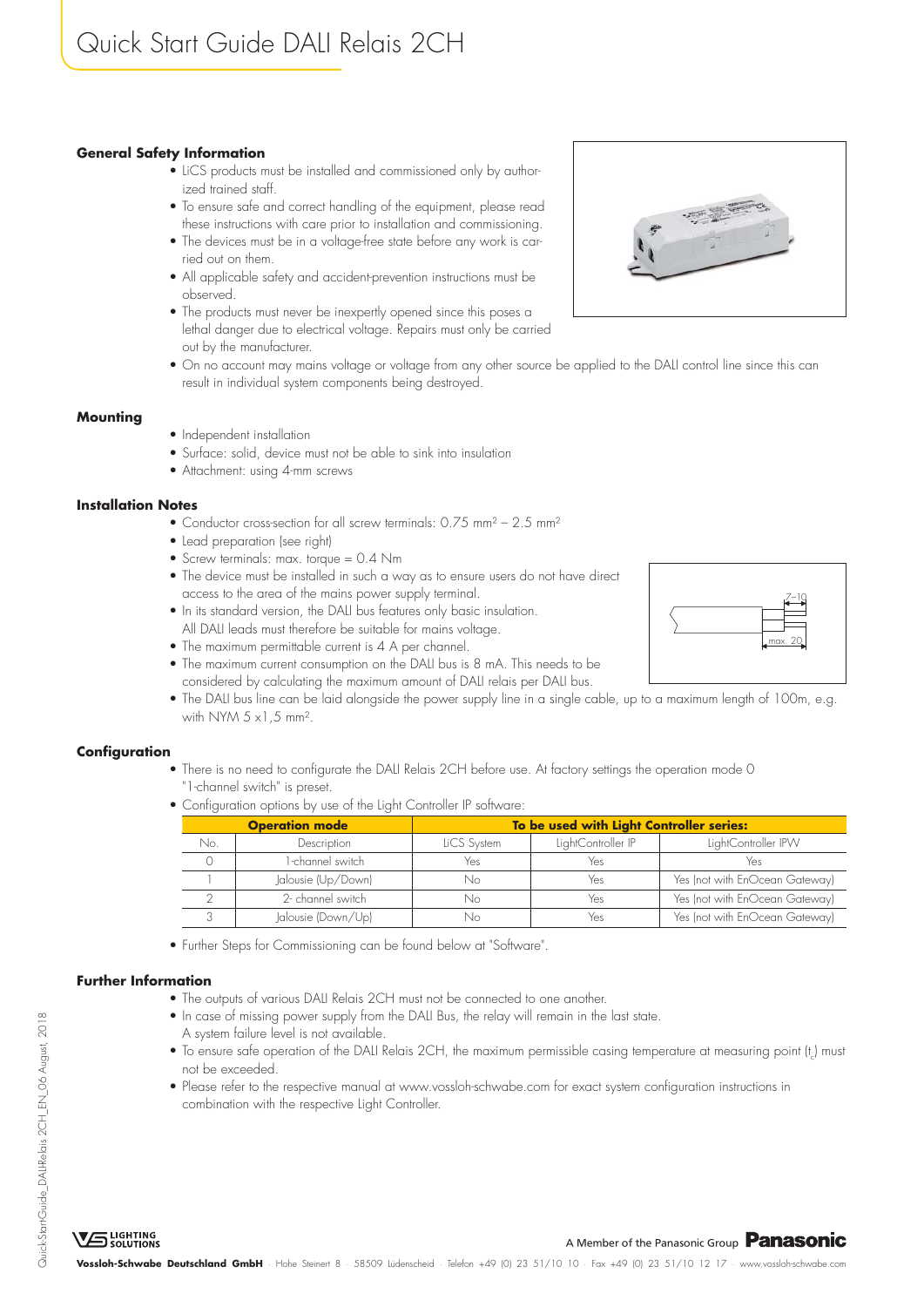# Quick Start Guide DALI Relais 2CH

#### **Circuit diagramm DALI Relais 2CH**



| <b>Device</b>                      | <b>DALI Relais 2CH</b>                                       |  |
|------------------------------------|--------------------------------------------------------------|--|
|                                    | 186561                                                       |  |
| Control input                      | DALI according to IEC 62386                                  |  |
| Power consumption from DALI        | Max, 8 mA                                                    |  |
| Ambient temperature t <sub>a</sub> | 5 to 50 °C                                                   |  |
| Switching capacity AC max.         | 4 A / 250 V (1600 W)                                         |  |
| Switching capacity DC max.         | 4 A / 24 V (120 W)                                           |  |
| Switching frequency                | Max. 3 s                                                     |  |
| Degree of protection               | IP2O                                                         |  |
| Protection class                   | Ш                                                            |  |
| Weight                             | 49.3 <sub>g</sub>                                            |  |
| CE requirements                    | EMV according to EN 55015, Safety according to EN 61347-2-11 |  |

# **SOFTWARE IN OPERATION MODE 0 "1-channel switch"**

#### **Initial operation**

Connect the DALI Relais 2CH to relay output and DALI lines according to the connection scheme. Take care of safety instructions and precautions as described above.

# **Functional description**

For setup and operation a VS Light Controller from LiCS series is required. By use of the DALI Relais 2CH non-dimmable luminaires (or similar load) can be integrated into a light management system from Vossloh-Schwabe. The relay will be displayed in the configuration menu of the Light Controller like a luminaire (one DALI address).

For detailed description of the system configuration in combination with a Light Controller please refer to the respective manual, available at www.vossloh-schwabe.com

# **SOFTWARE IN OPERATION MODE 1 RESP. 3 "JALOUSIE (UP/DOWN) RESP. (DOWN/UP)"**

#### **Initial operation**

Connect the DALI Relais 2CH to relay output and DALI lines according to the connection scheme. Take care of safety instructions and precautions as described above.

#### **Functional description**

For setup and operation of DALI Relais 2CH in operation mode "Jalousie", a Light Controller IP (186484/186485 or 186339/186340, not included in the delivery) as well as the software for the Light Controller IP (download from product page at www.vossloh-schwabe.com) are the minimum requirements. 1. For information to set up the network, please refer to the manual of the Light Controller IP, available on product page at www.vossloh-schwabe.com.

2. All connected DALI Relais 2CH on the DALI bus will be set up during the automatic search procedure.

Now all available DALI Relais 2CH are displayed in the software

# **VG** SOLUTIONS

# A Member of the Panasonic Group **Panasonic**

**Vossloh-Schwabe Deutschland GmbH** · Hohe Steinert 8 · 58509 Lüdenscheid · Telefon +49 (0) 23 51/10 10 · Fax +49 (0) 23 51/10 12 17 · www.vossloh-schwabe.com